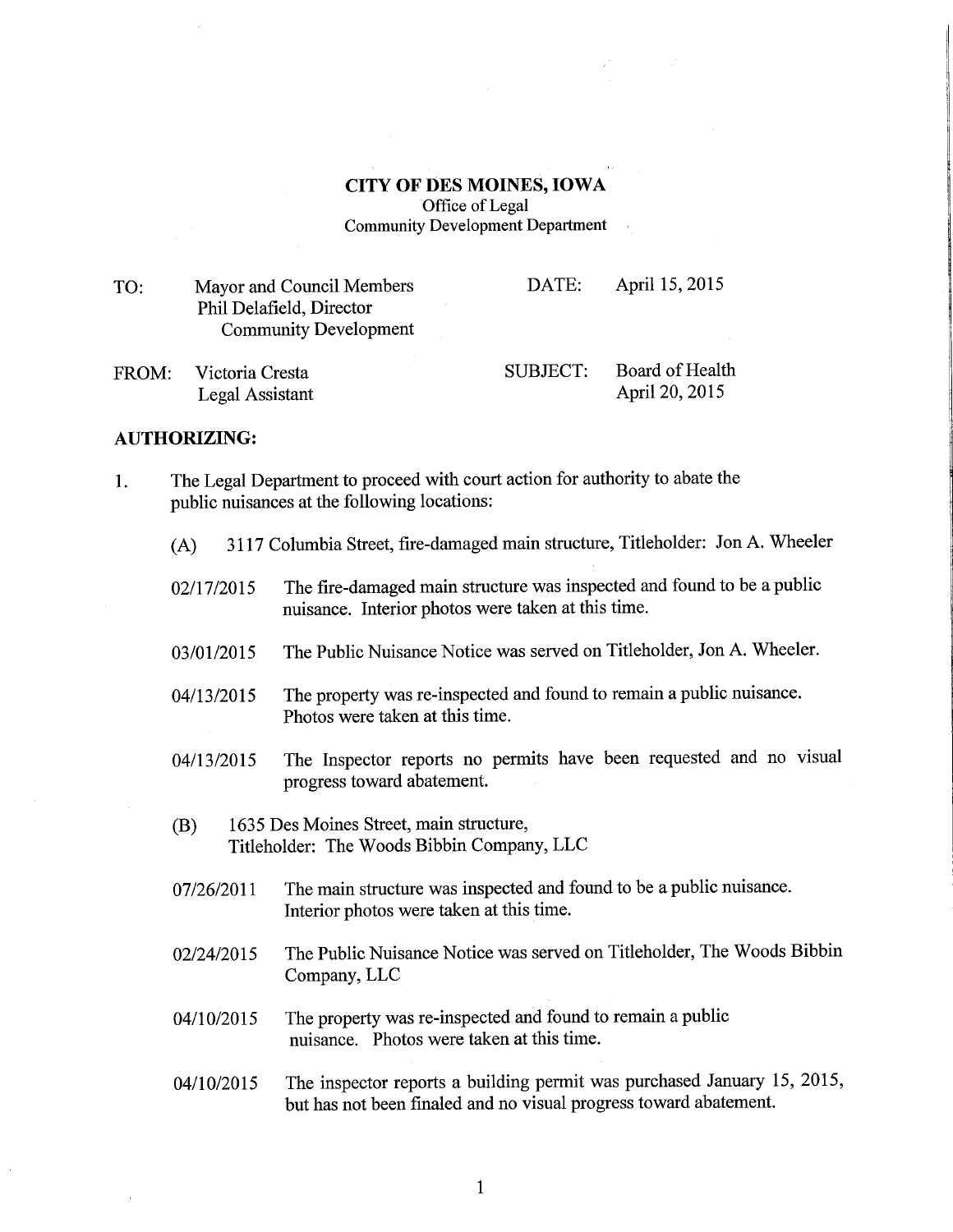- (C) 2711 Franklin Avenue, main structure, Titleholder: First Trust and Savings Bank
- 06/06/2008 The main structure was inspected and found to be public nuisances. Interior photos were taken at this time.
- 01/22/2015 The main structure was re-inspected and found to remain a public nuisance.
- 02/18/2015 The Public Nuisance Notice was served on First Trust and Savings Bank.
- 04/14/2015 The property was re-inspected and found to remain a public nuisance. Photos were taken at this time.
- 04/14/2015 The inspector reports no permits have been requested and no visual progress toward abatement.
- (D) 2750 Kinsey Avenue, fire-damaged main structure and garage structure, Titleholder: M.G. Daviston Trust, M.G. Davis, Trustee
- 01/22/2015 The fire-damaged main structure and garage structure were inspected and found to be public nuisances.
- 03/03/2015 The Public Nuisance Notice was served on M.G. Daviston Trust, M.G. Davis, Trustee.
- 04/10/2015 The property was re-inspected and found to remain a public nuisance. Photos were taken at this time.
- 04/10/2015 The inspector reports no permits have been requested and no visual progress toward abatement.
- (E) 1012 SE 10<sup>th</sup> Street, main structure and accessory structure, Titleholder: Artie E. Moll
- 05/19/2009 The main structure and accessory structure were inspected and found to be public nuisances. Interior photos were taken at this time.
- 01/22/2015 The main structure and accessory structure were re-inspected and found to remain public nuisances.
- 02/27/2015 The Public Nuisance Notice was served on Titleholder, Artie E. Moll via publication.
- 04/13/2015 The property was re-inspected and found to remain a public nuisance. Photos were taken at this time.